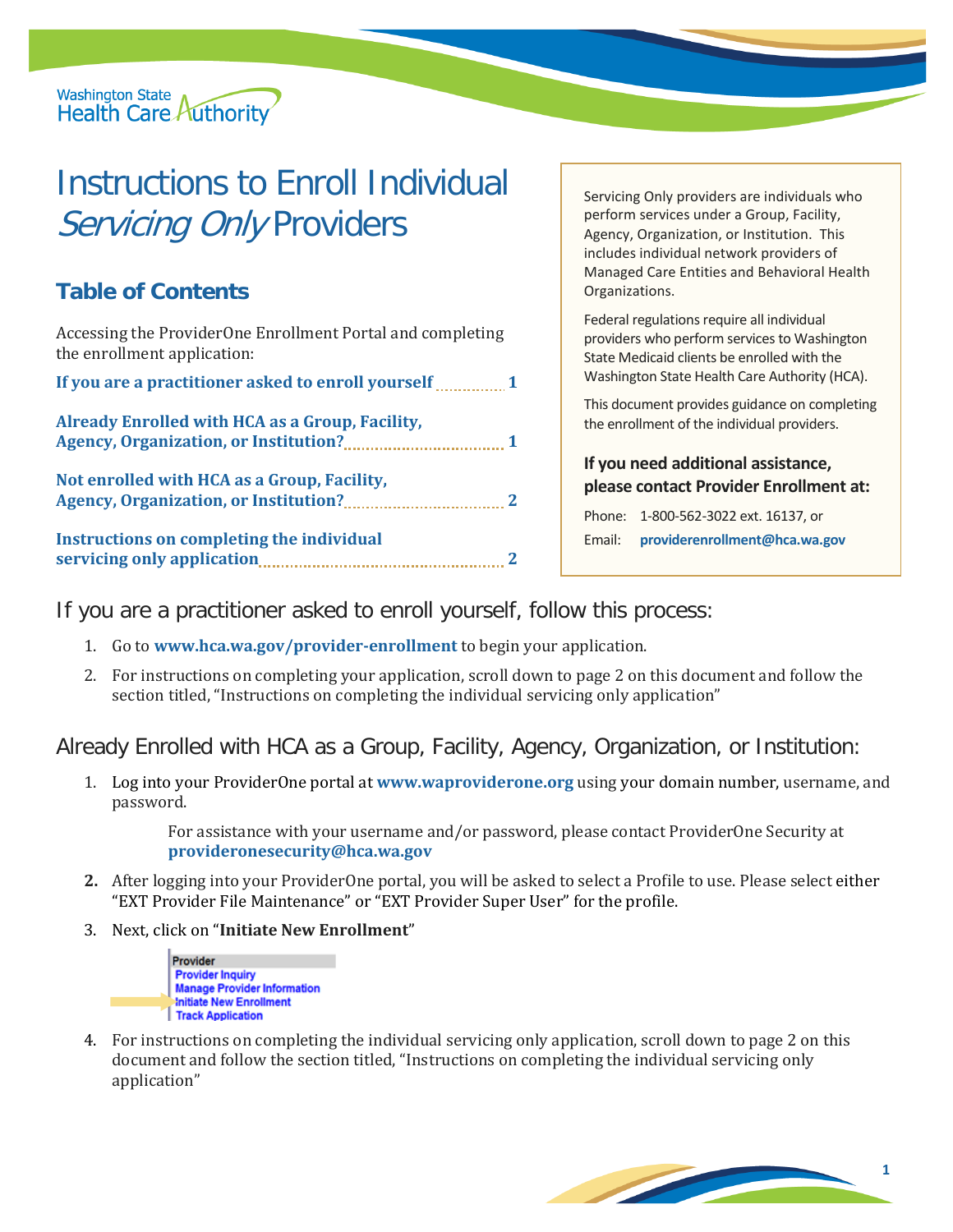Not Enrolled with HCA as a Group, Facility, Agency, Organization, or Institution:

- 1. The Group, Facility, Agency, Organization, or Institution must be enrolled with HCA.
- 2. For Enrollment Instructions:
	- Go to **https://www.hca.wa.gov/enroll-as-a-provider**
	- Scroll down and click on the blue-hyperlink titled "Billing provider" This will take you to the enrollment instructions for billing providers
- 3. After reading the enrollment instructions and compiling all requirements listed in the instructions, go to **www.hca.wa.gov/provider-enrollment** to begin your online application. The online application has up to 18-steps that must be completed.

## Instructions on completing the individual servicing only application:

After accessing the ProviderOne Enrollment Portal, follow the below instructions for completing the individual servicing only application.

1. On the Enrollment Type list, select "Individual" and then hit the "Submit" button.



- 2. On the Basic Information Screen, complete the following sections:
	- Select "SSN" \*For Individual Servicing Only providers, SSN must be selected
	- Complete the following \*required fields:
		- o First Name, Last Name,
		- o Gender, SSN, Date of Birth,
		- o Select "Servicing Only" for the Servicing Type dropdown,
		- o Enter the Individual's National Provider Identifier (NPI),
		- o Select "Other" for the W-9 Entity Type,
		- o Type in "Servicing Only" in the W-9 Entity Type (If Other) field,
		- o In the Other Organizational Information dropdown make the applicable selection,
		- o Enter the Email Address.

Please also enter Middle Name, Suffix, and Title (if applicable)

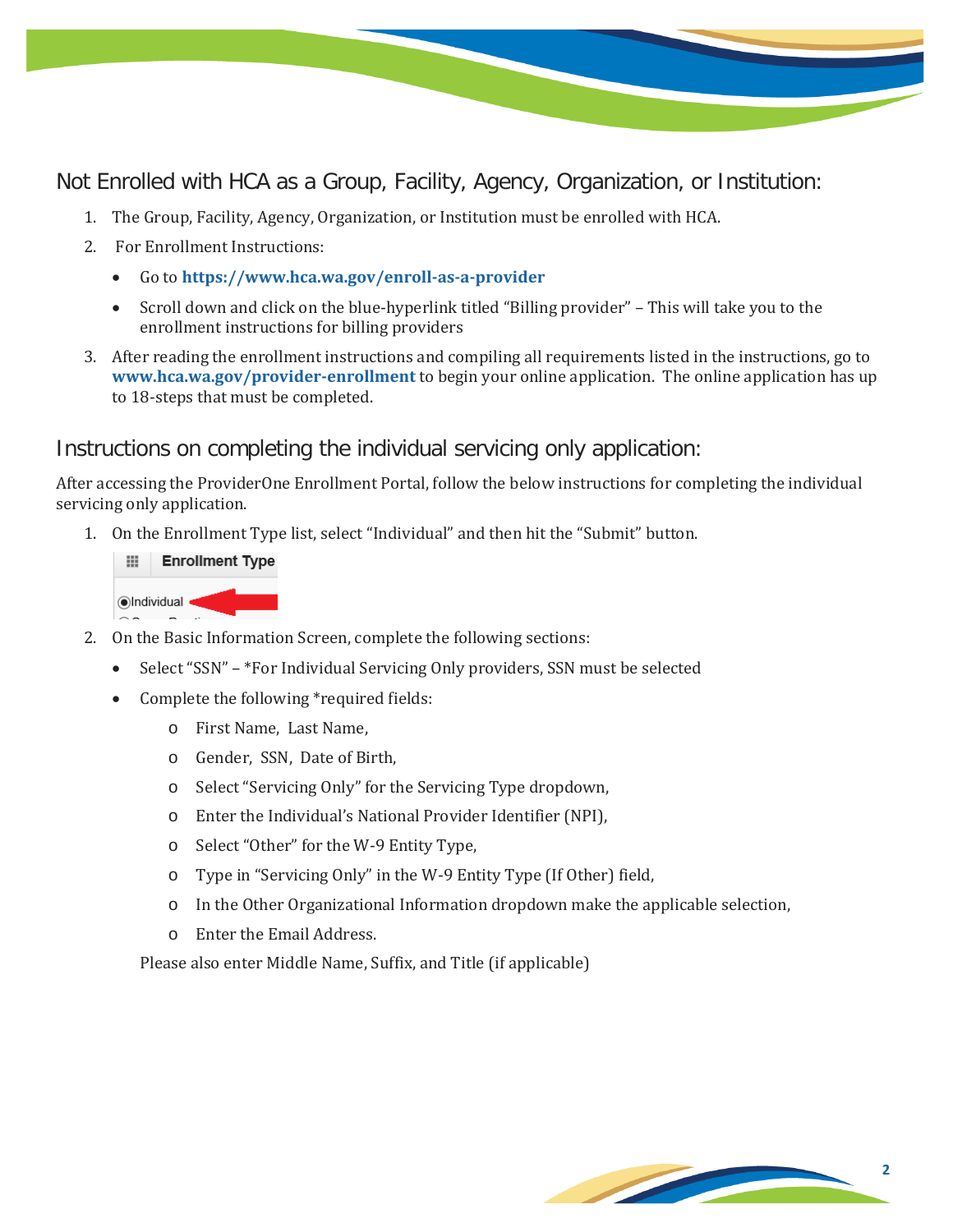• After entering required data, hit the 'Next' button.

| <b>Basic Information</b><br>田               |                                       |                             |                                                                                                   |                                                  |             |             | $\triangle$     |
|---------------------------------------------|---------------------------------------|-----------------------------|---------------------------------------------------------------------------------------------------|--------------------------------------------------|-------------|-------------|-----------------|
|                                             |                                       |                             | If you don't have NPI and if you are Atypical provider then please contact DSHS worker to enroll. |                                                  |             |             |                 |
| Tax Identifier Type: ◯FEIN                  | <b>OSSN</b>                           |                             |                                                                                                   |                                                  |             |             |                 |
| <b>Provider Name(Organization</b><br>Name): |                                       |                             | (as shown on Income Tax Return)                                                                   |                                                  |             |             |                 |
| <b>Organization Business Name:</b>          |                                       |                             | Federal Employer Identification Number(FEIN):                                                     |                                                  |             |             |                 |
| Provider Name: (First Name)                 |                                       |                             | (Middle Name)                                                                                     |                                                  | (Last Name) |             |                 |
| Suffix:                                     | $\overline{\mathbf{v}}$               |                             | Gender:                                                                                           | $\overline{\mathbf{v}}$                          |             |             |                 |
| SSN:                                        |                                       |                             | Title:                                                                                            | $\checkmark$                                     |             |             |                 |
| Date of Birth:                              | 筁                                     |                             | Servicing Type:                                                                                   | $\overline{\mathsf{v}}$<br><b>Servicing Only</b> |             |             |                 |
| National Provider Identifier(NPI):          |                                       |                             | UBI:                                                                                              |                                                  |             |             |                 |
| W-9 Entity Type: -SELECT-                   |                                       | $\overline{ \mathbf{v} }$ . | W-9 Entity Type (If Other):                                                                       |                                                  |             |             |                 |
| Other Organizational Information:           | $\overline{\mathsf{v}}$ :<br>-SELECT- |                             | <b>Email Address:</b>                                                                             |                                                  |             |             |                 |
| <b>Enrollment Effective Date:</b>           | 首                                     |                             |                                                                                                   |                                                  |             |             |                 |
|                                             |                                       |                             |                                                                                                   |                                                  | ш           | <b>Next</b> | <b>O</b> Cancel |

- 3. The next screen will provide your Application # which is a 14-digit number. Write your application # down in case you must return to the application at a later time. Then, click the 'Next' button.
- 4. This will take you to the Business Process Wizard (BPW) where all of the following required steps must be completed: Step 1, Step 3, Step 5, Step 14, Step 16, and Step 17

**Step 1** (Provider Basic Information): This step will already show a status of Complete as this is the data you entered on the Basic Information screen you just completed.

**Step 3** (Add Specializations): Add the individual provider's taxonomy to this step by doing the following:

## **[If you are an individual network provider under a Behavioral Health Organization, please see the table below on page 6 to determine which taxonomy to use.]**

- a. Click on the blue-link titled Step 3: Add Specializations
- b. Click on the '**Add**' button



- c. For the Administration dropdown, select "HRSA"
- d. For the Provider Type dropdown, select the individual's provider type
- e. For the Specialty dropdown, select the individual's specialty
- f. After making those selections, a list of Available Taxonomy Codes will appear in the 'Available Taxonomy Codes' section – select the applicable taxonomy(s) for the individual provider being enrolled.

To select a taxonomy, click on the taxonomy just once which will highlight the taxonomy in blue. Then, click the arrow >> to move the taxonomy to the 'Associated Taxonomy Codes' field

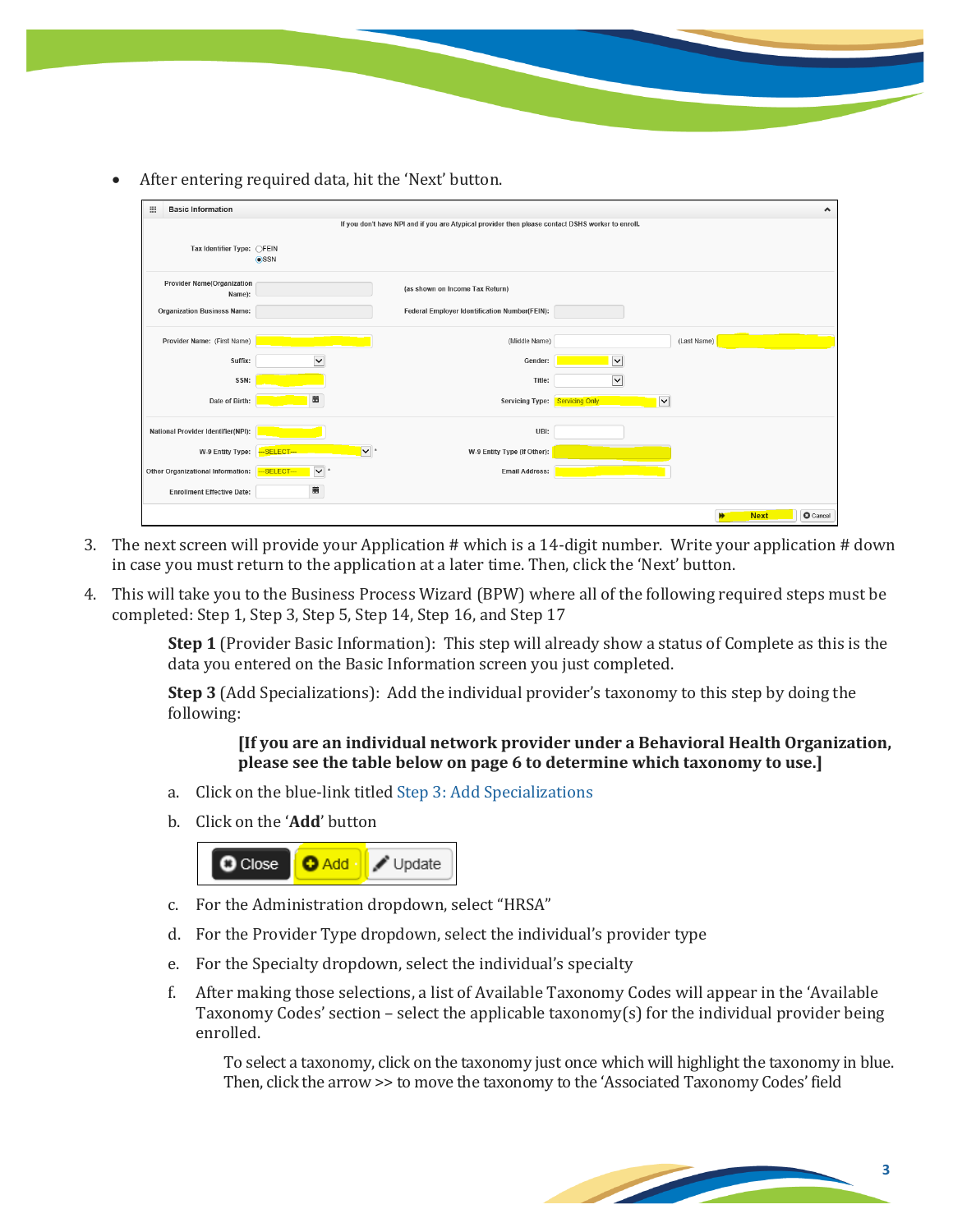- - g. After all applicable taxonomies have been added to the 'Associated Taxonomy Codes' field, click the OK button.

| Add Specialty/Subspecialty |                                                               |
|----------------------------|---------------------------------------------------------------|
| Administration:            | $\overline{\mathbf{v}}$                                       |
| Provider Type:             | $\check{ }$                                                   |
| Specialty:                 |                                                               |
| <b>End Date:</b>           | 藟                                                             |
|                            |                                                               |
| Add Taxonomy Code          |                                                               |
|                            | Associated Taxonomy Codes*<br><b>Available Taxonomy Codes</b> |
|                            |                                                               |
|                            | $\gg$                                                         |
|                            | ≪                                                             |
|                            |                                                               |
|                            |                                                               |
|                            | $\bullet$ ok<br>$Q$ Can                                       |

**Step 5** (Add Licenses and Certifications):

- a. Click on the blue-link titled Step 5: Add Licenses and Certifications
- b. Click on the '**Add**' button



c. The following screen will appear:

| <b>Add License/Certification</b>               |              |                          |                |
|------------------------------------------------|--------------|--------------------------|----------------|
| License/Certification Type: ABCD Certification |              | License/Certification #: |                |
| <b>Effective Date:</b>                         | 盖<br>$\star$ | End Date:                | 萹              |
|                                                |              |                          | <b>O</b> Cance |

- d. In the License/Certification Type dropdown, select "Professional License"
- e. In the License/Certification # field, enter the individual provider's professional license #.

Note: For Washington State licensed providers, the professional license begins with 2-letters and is followed by 8-digits (no spaces, no dashes). Example: AA00000000

- f. In the Effective Date field, enter the original start-date of the license
- g. In the End Date field, enter the end-date as currently shown on your license
- h. Then, click the OK button

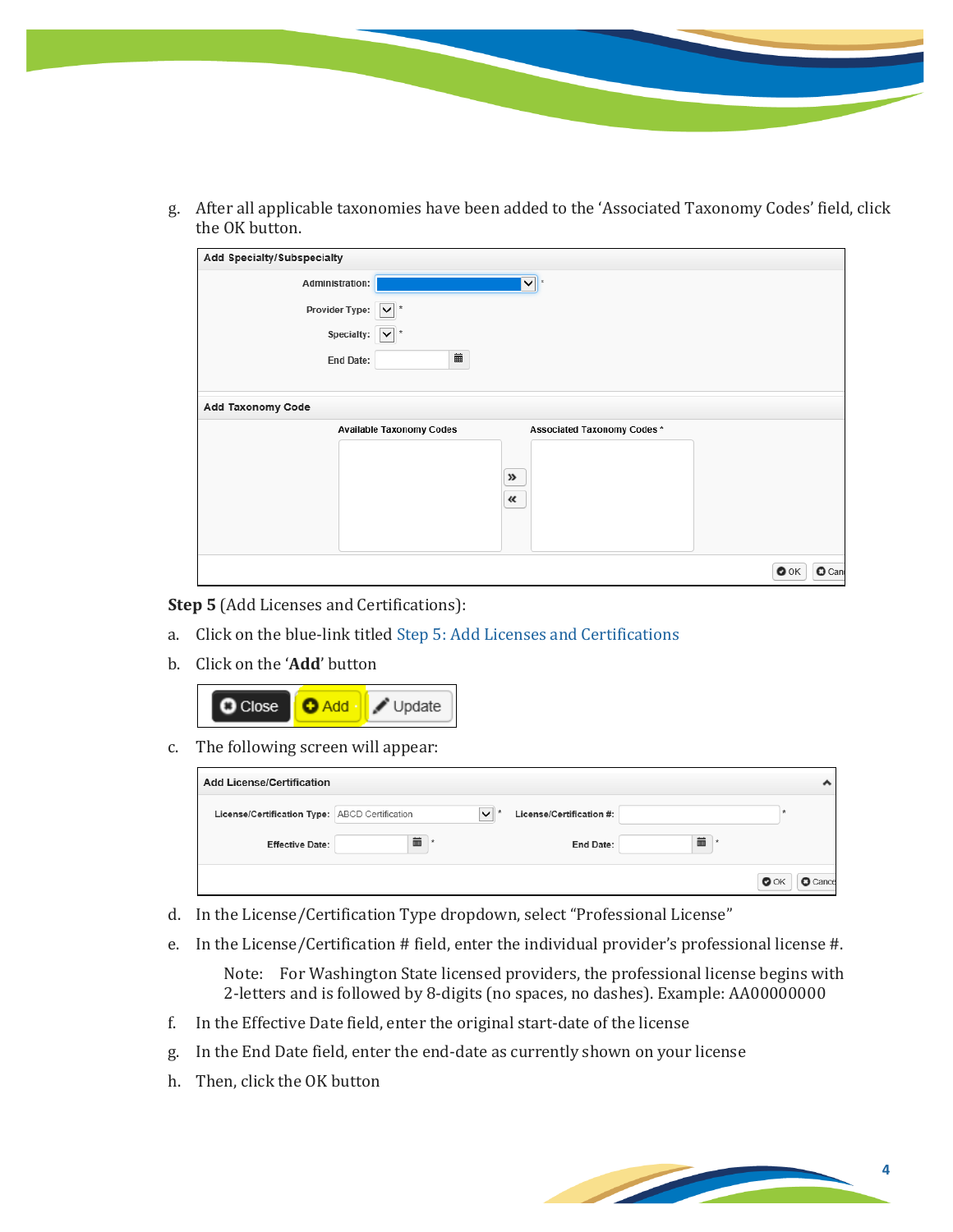Note: If the individual provider has a DEA #, the DEA # can also be added in Step 5. To do this select "Drug Enforcement (DEA) Number" from the dropdown, enter the DEA # into the License/Certification # field, enter the original start-date of the DEA #, and the end-date as currently shown on the DEA license.

### **Step 14** (Add Billing Provider Details):

- a. Click on the blue-link titled Step 14: Add Billing Provider Details
- b. Click on the '**Add**' button



- c. In the field titled "ProviderOne ID / NPI" enter either the ProviderOne ID or the NPI of the Group, Facility, Agency, Organization, or Institution that the individual provider is performing services under.
- d. Click the "Confirm Provider" button to confirm the provider exists in ProviderOne If the provider exists in ProviderOne, the Provider Name will appear in the "Provider Name" section
- e. If the provider was confirmed as an existing provider, click the OK button

If the provider was not confirmed as an existing provider, then you will not be able to complete the servicing only application. At this point, please follow the instructions above on page 2 titled "Not enrolled with HCA as a Group, Facility, Agency, Organization, or Institution"

**Step 16** (Complete Enrollment Checklist):

- a. Click on the blue-link titled Step 16: Complete Enrollment Checklist
- b. The Provider Checklist page will appear. All questions on this page must be answered by selecting either "Yes" or "No" in each of the Answer dropdowns.

If you mark "Yes" to any answer, you must also enter a comment in the Comments box to the right of the "Yes."

c. After answering all questions, click the Save button (located toward the upper-left-hand portion of the screen)

**Step 17** (Final Enrollment Instructions):

- a. Click on the blue-link titled Step 17: Final Enrollment Instructions
- b. Click the "Submit Enrollment" button



c. A pop-up message will appear that states, "Your application has been sent to the state for processing" – This indicates that you have successfully submitted the online application.

#### **Important: Applications are worked on in the order they were received**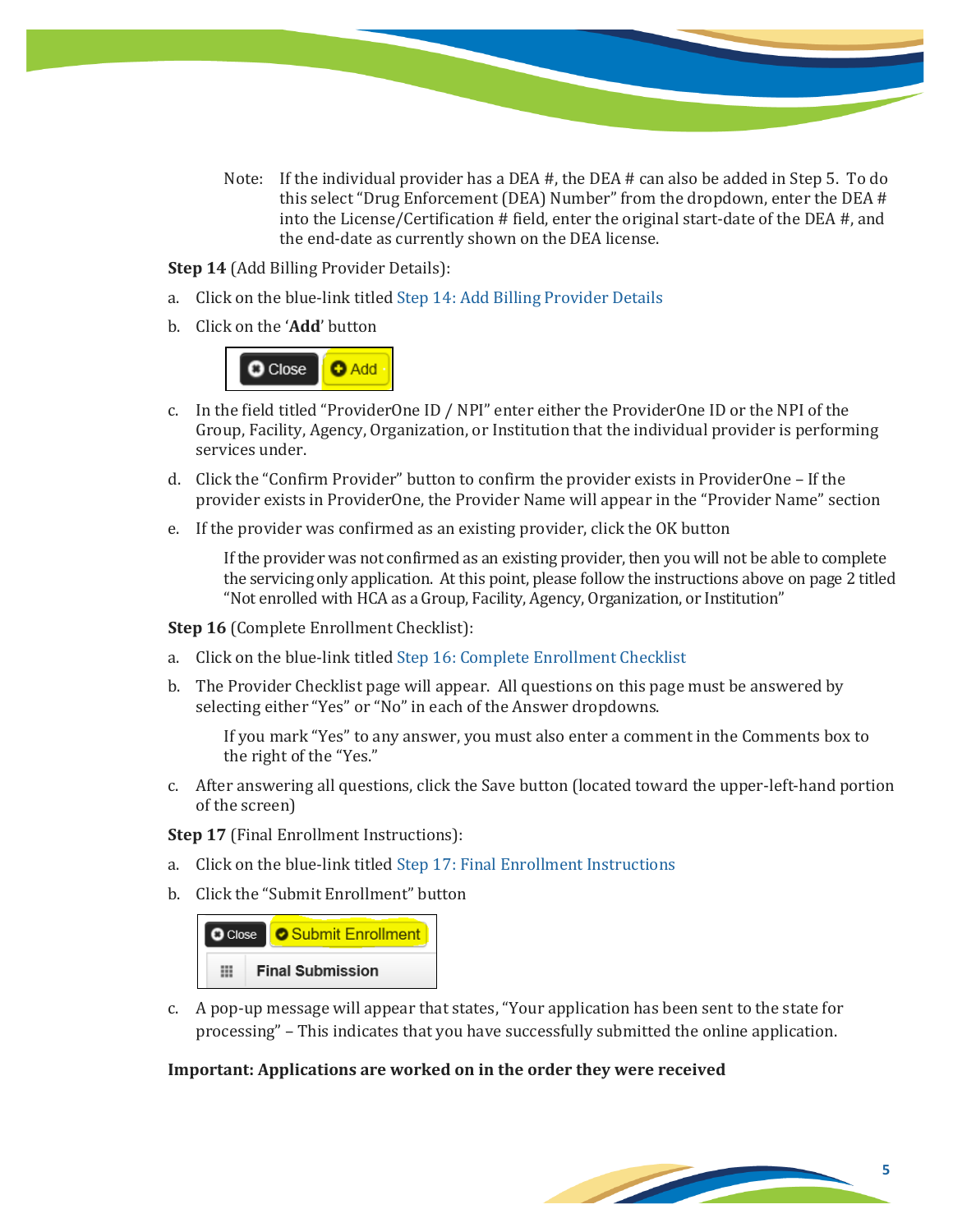*The following Table is for use by behavioral health providers to assist in the transition to Integrated Managed Care (IMC).*

# **How do behavioral health providers know which taxonomy code to enroll under?**

Providers should enroll under the taxonomy that is most appropriate to their credentialing or licensure**.**  Please see the below table for a crosswalk of 2-digit SERI provider types to 9-digit taxonomy codes.

| <b>SERI</b> Provider Types     | <b>DOH</b> License<br>(If Applicable)                   | <b>HCA</b> Taxonomy Crosswalk                        | <b>Taxonomy Notes</b>                                                                                                                                                                         |
|--------------------------------|---------------------------------------------------------|------------------------------------------------------|-----------------------------------------------------------------------------------------------------------------------------------------------------------------------------------------------|
| 01 RN                          | <b>Registered Nurse</b>                                 | 163W00000X - Registered<br><b>Nurse</b>              |                                                                                                                                                                                               |
| 01 LPN                         | <b>Licensed Practical Nurse</b>                         | 164W00000X - Licensed<br><b>Practical Nurse</b>      |                                                                                                                                                                                               |
| 02 ARNP                        | <b>ARNP</b>                                             | 363LP0808X - Psych, Mental<br><b>Health ARNP</b>     | <b>HCA recognizes 18</b><br>subspecialties for ARNP's                                                                                                                                         |
| 02 PA                          | Physician Assistant                                     | 363A00000X - Physician<br>Assistant                  | HCA recognizes three<br>subspecialties for PA's                                                                                                                                               |
| 03 Psychiatrist/MD4            | Psychiatrist (Physician)                                | 2084P0800X - Psychiatry &<br>Neurology               | <b>HCA recognizes 5</b><br>subspecialties for<br>Psychiatrists                                                                                                                                |
| 04 MA/PhD (licensed)           | Social Worker Advance<br>License                        | 104100000X - Social Worker                           |                                                                                                                                                                                               |
|                                | Social Worker<br><b>Independent Clinical</b><br>License | 104100000X - Social Worker                           |                                                                                                                                                                                               |
|                                | Marriage and Family<br>Therapist License                | 106H00000X - Marriage and<br><b>Family Therapist</b> |                                                                                                                                                                                               |
| <b>Mental Health Counselor</b> | <b>Mental Health Counselor</b><br>License               | 101YM0800X - Mental Health<br>Counselor              | <b>Both DOH credentialed</b><br>counselor types are<br>enrolled under the same                                                                                                                |
|                                | <b>Counselor Certified</b><br>Certification             |                                                      | taxonomy; only<br>difference being<br>counselor's with the<br>certified certification<br>cannot be enrolled as a<br>sole proprietor under<br>FFS; should not impact<br>the IMC implementation |
| Licensed Psychologist-new      | Licensed Psychologist                                   | 103T00000X                                           | HCA recognizes 16<br>subspecialties of<br>Psychologists                                                                                                                                       |
| MA/PHD (non licensed)-<br>new  |                                                         | 101Y99996L - MA/PHD (non<br>licensed)                |                                                                                                                                                                                               |